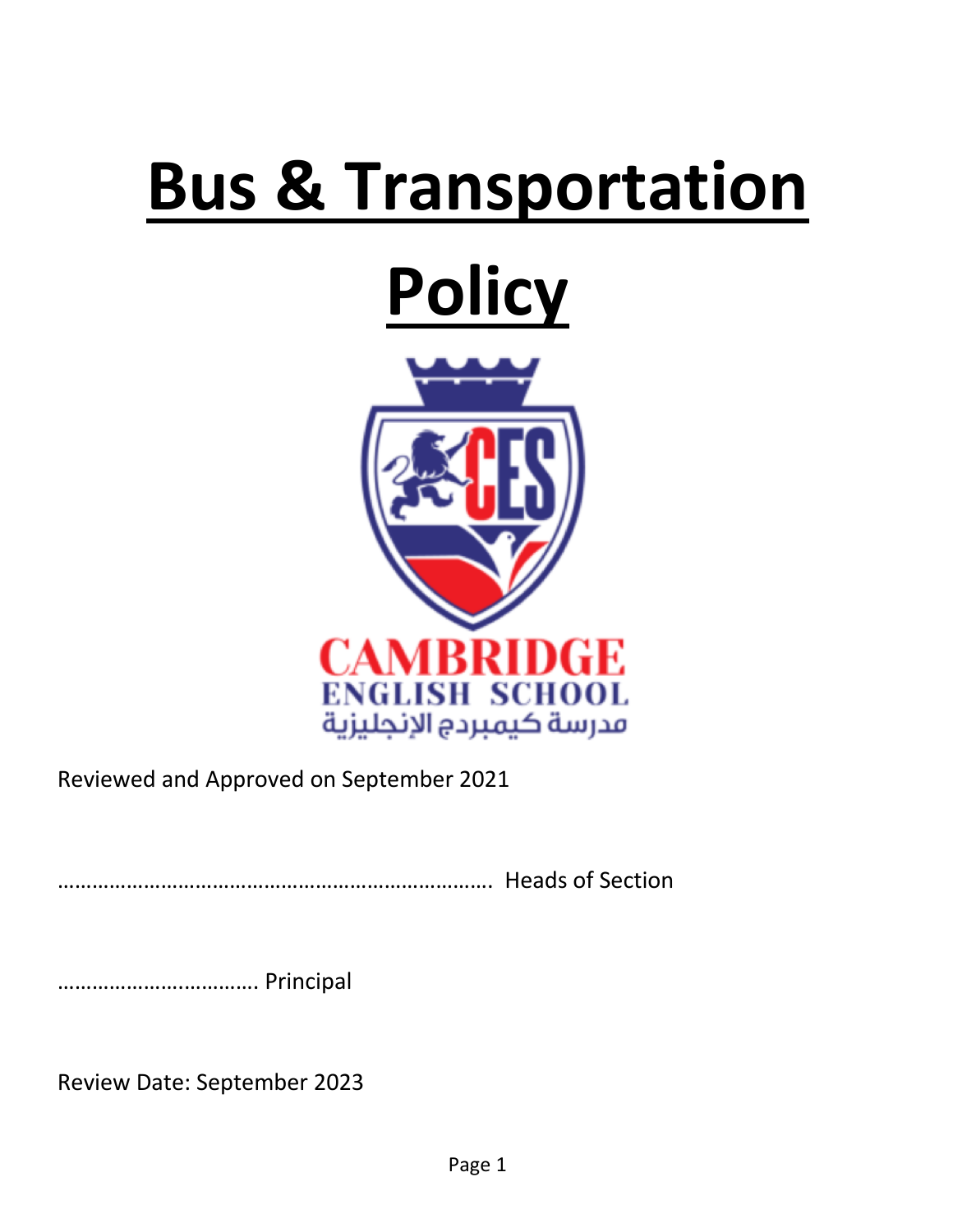## **Bus Transportation Policy**

## **Cambridge English School, Hawally**

'Students achieving their full potential as active thinkers and self-motivated, life-long learners within a supportive environment.'

#### **Introduction**

This policy details the responsibilities and consequences for students who access the bus for transportation to and from school, ensuring their safety and security.

Everyone involved with bus transportation will adhere to the following responsibilities:

#### **Student's Responsibilities:**

- Students will respect the driver and maid.
- Students will not eat while on the bus.
- Students will respect the bus, leaving it in the same condition.
- Students will not deface the bus in any way.
- Students will ensure that rubbish is either placed in bins (if provided) or kept with them.
- Students will remain seated with their seat belts fastened until the bus comes to a complete stop and they are instructed otherwise by the driver or maid.
- Students will not put themselves or any objects outside of the bus through the window.
- Students will behave sensibly while lining up in the correct line and waiting for the bus.

#### **Parent's Responsibilities:**

- Parents will provide an up-to-date address.
- Parents will ensure their student(s) are ready to be collected by the bus.
- Parents of students who deface the bus will pay for the damage and agree that their child cannot access the bus until the damage has been paid for and the matter is settled.

#### **Driver's Responsibilities:**

- The driver and maid are in charge of the bus.
- The driver will ensure the safety of the vehicle.
- The driver will ensure that all seats have working seat belts.
- The driver will drive in a safe manner, adhering to the laws of the road.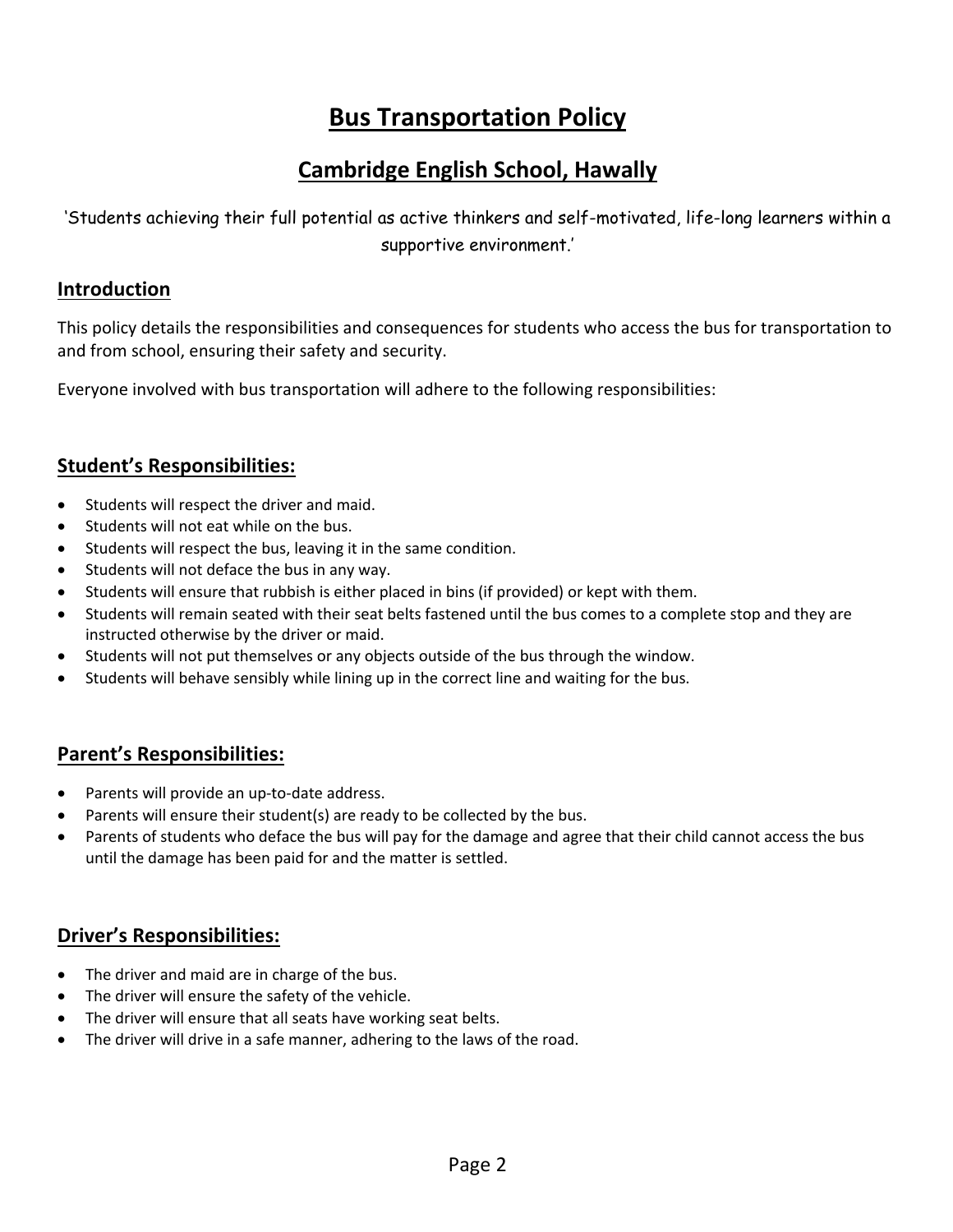#### **Maid's Responsibilities:**

- The driver and maid are in charge of the bus.
- The maid will ensure that only students eligible for bus transportation will be permitted to ride the buses.
- The maid will ensure that the bus is clean before the students access the bus.
- The maid will complete a Bus Staff's Witness Report Form promptly if necessary (Appendix A).

#### **School's Responsibilities:**

- School will investigate and decide consequences in-line with school's policies and procedures.
- School will contact parents regarding consequences in-line with school's policy and procedures (Appendix B, Appendix C, Appendix D, Appendix E and Appendix F).
- School will organise the students to access the bus at the end of the school day.
- School will liaise with the bus company to organise bus timings.

#### **Consequences:**

Any student who fails to adhere to their responsibilities listed above will be subject to the following steps:

**Step 1** – Student will receive a warning letter, that must be signed and dated by both the student and their parents then returned to school, and the appropriate School Counsellor will telephone the parents (Appendix B).

**Step 2** – Student will not be able to access the bus for one day and a letter will be sent home, that must be signed and dated by both the student and their parents then returned to school, accepting responsibility and the resulting consequences (Appendix C).

**Step 3** – Student will not be able to access the bus for three days and a letter will be sent home, that must be signed and dated by both the student and their parents then returned to school, accepting responsibility and the resulting consequences (Appendix D).

**Step 4** – Student will not be able to access the bus for five days and a letter will be sent home, that must be signed and dated by both the student and their parents then returned to school, accepting responsibility and the resulting consequences (Appendix E).

**Step 5** – Students will not be able to access the bus until their parents have attended a meeting to discuss incidents involving their child, accepting responsibility and deciding consequence – school reserves the right to ban children from accessing the bus at this stage for the health and safety of themselves and others (Appendix F).

Both parents and their students will sign the Bus Transportation Agreement (Appendix G), confirming they adhere to the responsibilities listed above and that they understand the consequences if their student fails to adhere to these responsibilities.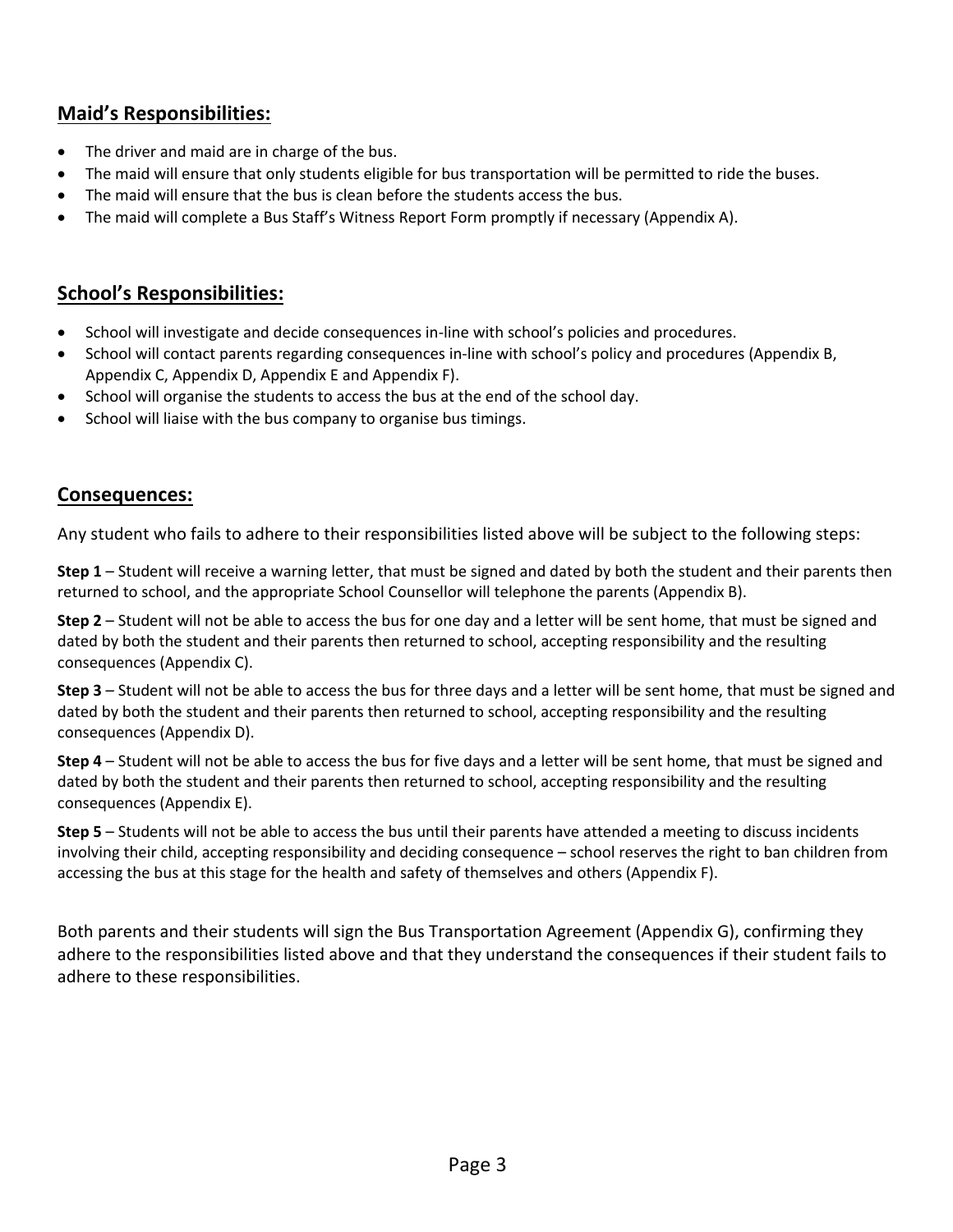## **Appendix A – Bus Staff's Witness Report Form**

| <b>Bus Staff's Name:</b>             |                       |             |                       |                      | <b>Staff Number:</b>    |        |
|--------------------------------------|-----------------------|-------------|-----------------------|----------------------|-------------------------|--------|
| <b>Student's Name:</b>               |                       |             |                       |                      | <b>Student's Class:</b> |        |
| Date of Incident:                    |                       |             |                       |                      | Time of Incident:       |        |
| Location of Incident:                |                       |             |                       |                      |                         |        |
| Date of Report:                      |                       |             |                       |                      | Time of Report:         |        |
| Others involved:                     |                       |             |                       |                      |                         |        |
| <b>Student's Name:</b>               |                       |             |                       |                      | <b>Student's Class:</b> |        |
| <b>Student's Name:</b>               |                       |             |                       |                      | <b>Student's Class:</b> |        |
| <b>Student's Name:</b>               |                       |             |                       |                      | <b>Student's Class:</b> |        |
| Name:                                |                       |             |                       |                      | Number/Class:           |        |
| Description of Incident (in detail): |                       |             |                       |                      |                         |        |
|                                      |                       |             |                       |                      |                         |        |
|                                      |                       |             |                       |                      |                         |        |
|                                      |                       |             |                       |                      |                         |        |
|                                      |                       |             |                       |                      |                         |        |
|                                      |                       |             |                       |                      |                         |        |
|                                      |                       |             |                       |                      |                         |        |
|                                      |                       |             |                       |                      |                         |        |
|                                      |                       |             |                       |                      |                         |        |
|                                      |                       |             |                       |                      |                         |        |
|                                      |                       |             |                       |                      |                         |        |
|                                      |                       |             |                       |                      |                         |        |
|                                      |                       |             |                       |                      |                         |        |
| <b>Action Taken:</b>                 |                       |             |                       |                      |                         |        |
|                                      |                       |             |                       |                      |                         |        |
|                                      |                       |             |                       |                      |                         |        |
|                                      |                       |             |                       |                      |                         |        |
|                                      |                       |             |                       |                      |                         |        |
| Other staff involved:                |                       |             |                       |                      |                         |        |
| <b>Class Teacher</b>                 | Specialist<br>Teacher | Year Leader | <b>Behaviour Team</b> | <b>Medical Staff</b> | <b>Bus Staff</b>        | Other  |
| $\Box$                               | □                     | $\Box$      | $\Box$                | $\Box$               | $\Box$                  | $\Box$ |
| <b>Bus Staff's Signature:</b>        |                       |             |                       |                      |                         |        |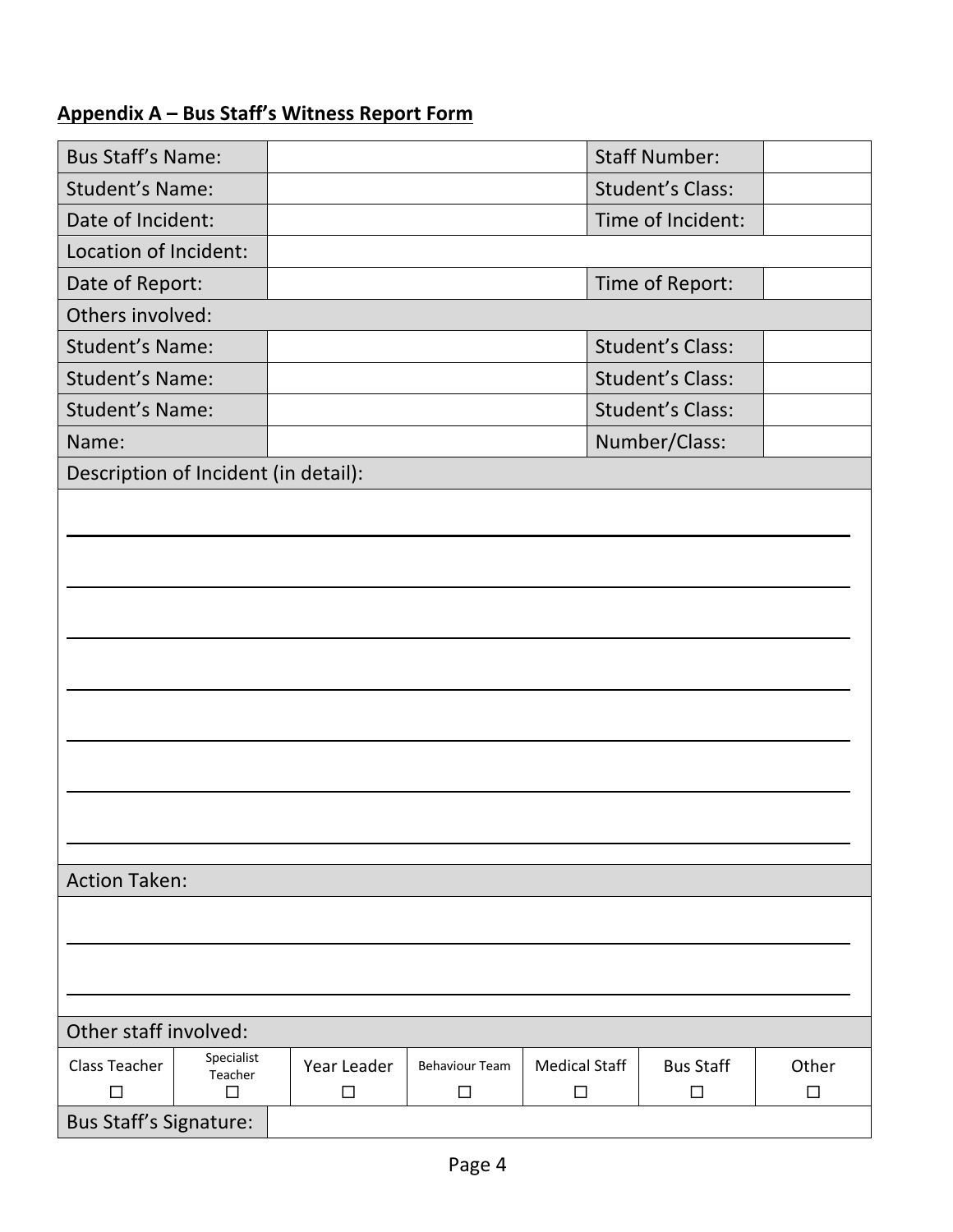#### **Appendix B – Consequences - Step 1**

Date:

To the parents of:

I am writing to inform you that **interest and interest and interest is receiving this warning letter as a consequence of** their failure to adhere to the "Student's Responsibilities" on the first occasion, as detailed in the 'Bus Transportation Policy'.

I understand that if there is a future instance where my student doesn't adhere to the "Student Responsibilities", they will not be able to access the bus for one day (as detailed in the 'Bus Transportation Policy').

Please sign the form below and return it to school to indicate acknowledgement. The student will not be able to access the bus until this is returned to school.

Yours sincerely,

Mr/Ms

I understand my student failed to adhere to the "Student's Responsibilities" as detailed in the 'Bus Transportation Policy' and accept the consequences.

Student's name: Student's signature:

Parent's name: Parent's signature:

| Parent's signature: |  |
|---------------------|--|
|                     |  |

Date:





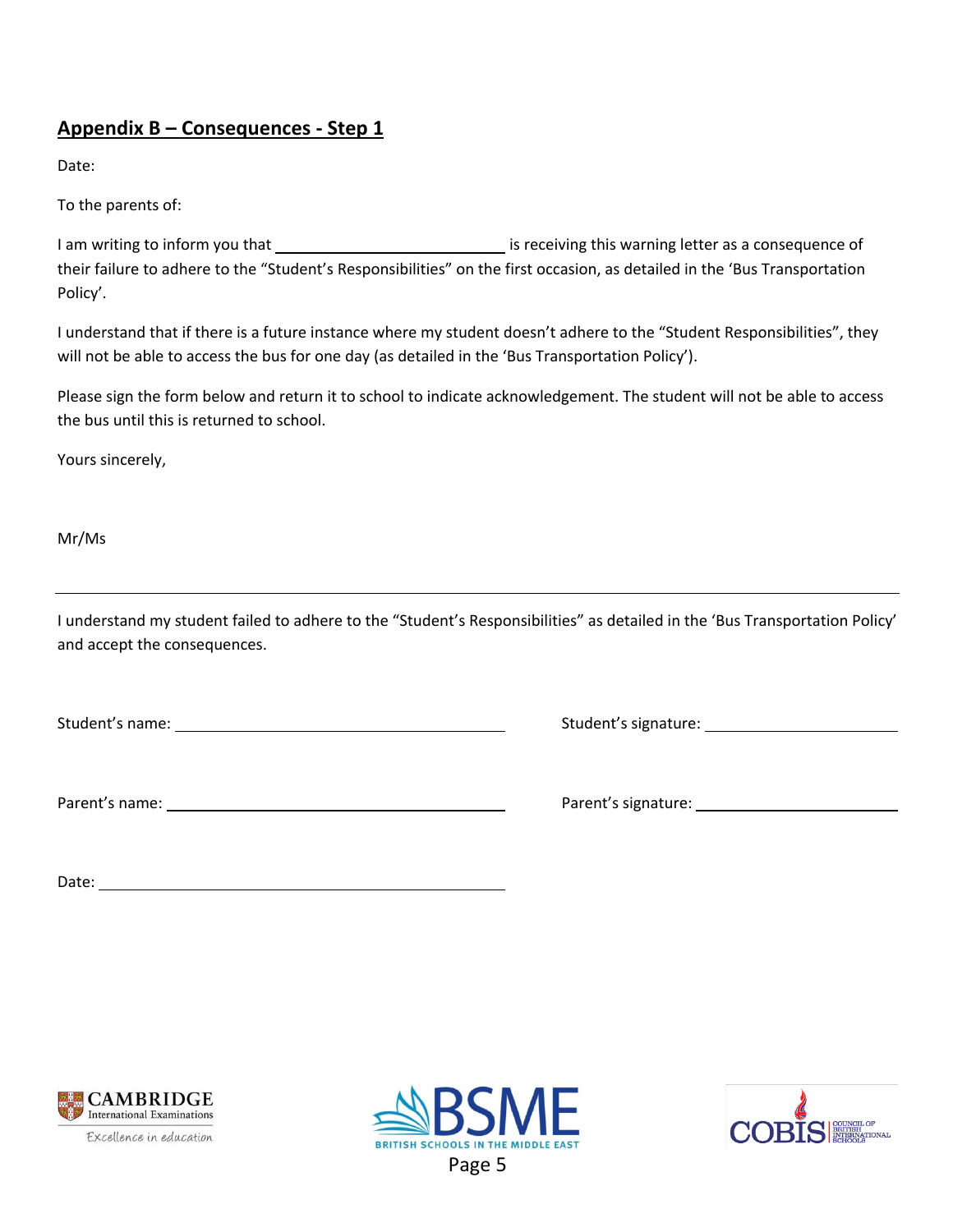#### **Appendix C – Consequences - Step 2**

Date:

To the parents of:

I am writing to inform you that will not be able to access the bus for one day as a consequence of their failure to adhere to the "Student's Responsibilities" on a second occasion, as detailed in the 'Bus Transportation Policy'.

Therefore, he/she will not be able to access the bus on the following day:

 $\Delta$ Day 1 –

I understand that if there is a future instance where my student doesn't adhere to the "Student Responsibilities", they will not be able to access the bus for three days (as detailed in the 'Bus Transportation Policy').

Please sign the form below and return it to school to indicate acknowledgement. The student will not be able to access the bus until this is returned to school.

Yours sincerely,

Mr/Ms

I understand my student failed to adhere to the "Student's Responsibilities" as detailed in the 'Bus Transportation Policy' and accept the consequences.

Student's name: Student's signature:

Parent's name: Parent's signature:

Date: <u>www.community.community.community.com</u>





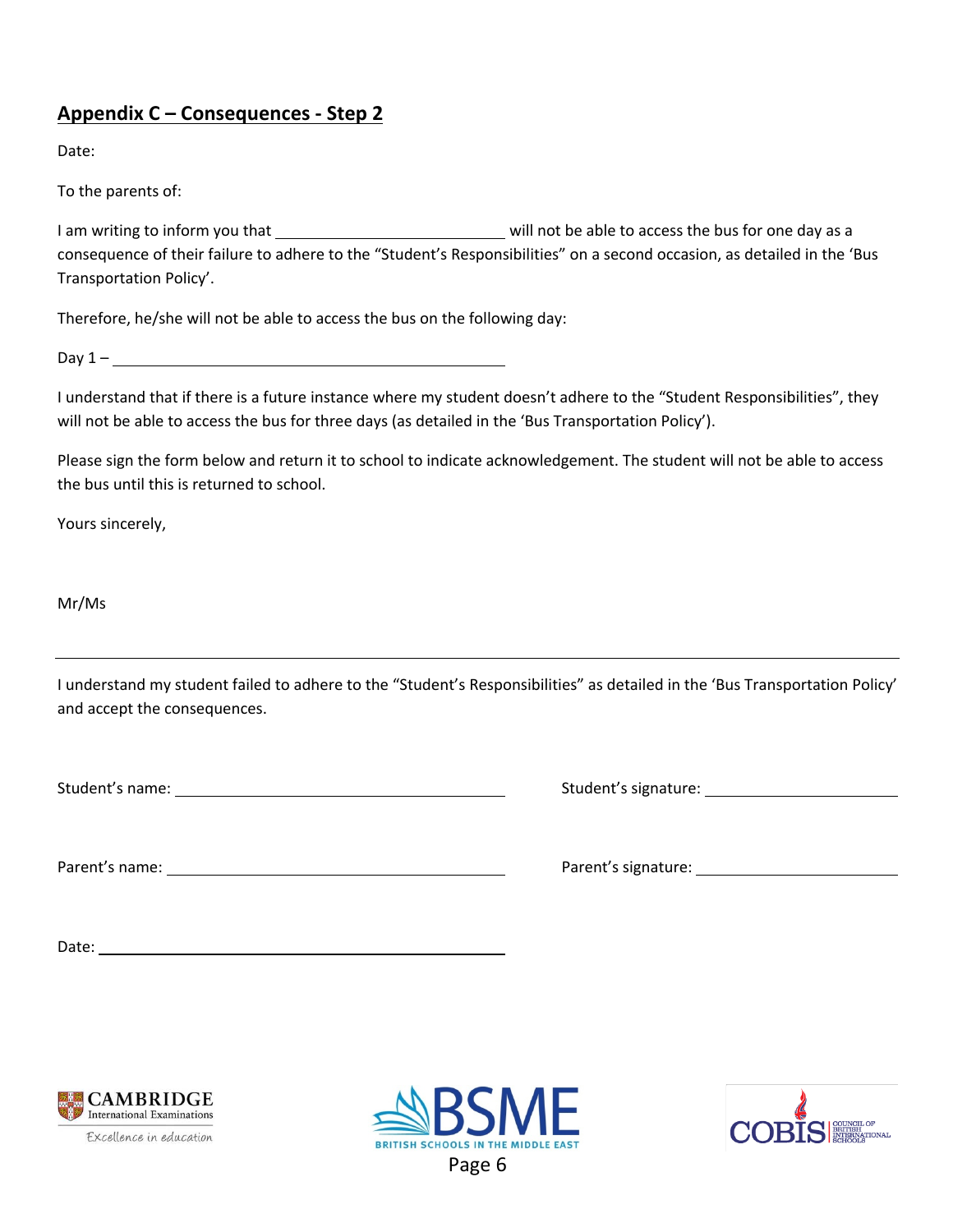#### **Appendix D – Consequences - Step 3**

Date:

To the parents of:

I am writing to inform you that will not be able to access the bus for three days as a consequence of their failure to adhere to the "Student's Responsibilities" on a third occasion, as detailed in the 'Bus Transportation Policy'.

Therefore, he/she will not be able to access the bus on the following days:

| Day $1 -$ |  |  |  |
|-----------|--|--|--|
| Day $2 -$ |  |  |  |

 $Day 3 -$ 

I understand that if there is a future instance where my student doesn't adhere to the "Student Responsibilities", they will not be able to access the bus for five days (as detailed in the 'Bus Transportation Policy').

Please sign the form below and return it to school to indicate acknowledgement. The student will not be able to access the bus until this is returned to school.

Yours sincerely,

Mr/Ms

I understand my student failed to adhere to the "Student's Responsibilities" as detailed in the 'Bus Transportation Policy' and accept the consequences.

Student's name: Student's signature:

Parent's name: Notified the state of the state of the parent's signature: Note that the state of the state of the state of the state of the state of the state of the state of the state of the state of the state of the stat

Date: when the contract of the contract of the contract of the contract of the contract of the contract of the contract of the contract of the contract of the contract of the contract of the contract of the contract of the



Excellence in education



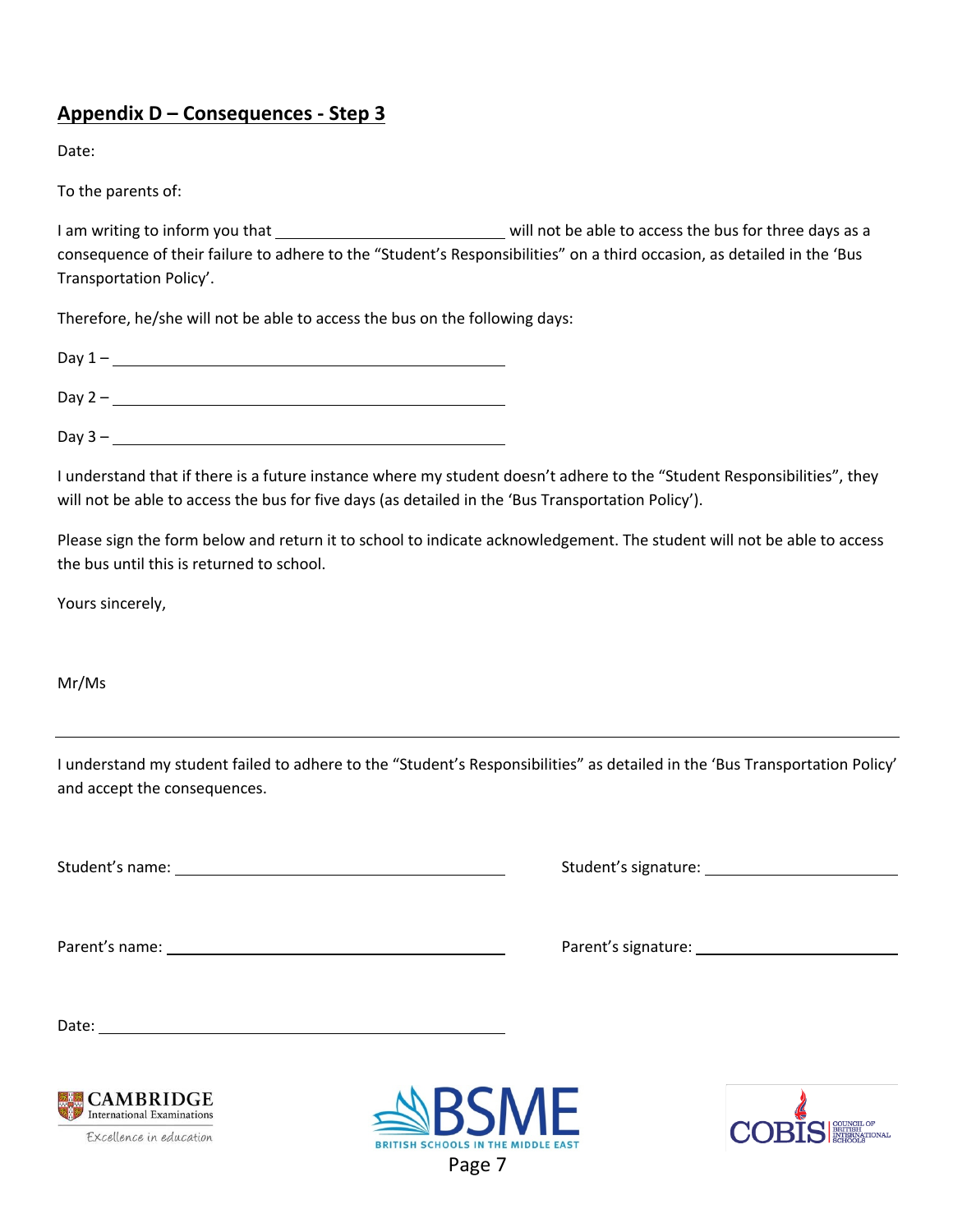#### **Appendix E – Consequences - Step 4**

Date:

To the parents of:

I am writing to inform you that will not be able to access the bus for five days as a consequence of their failure to adhere to the "Student's Responsibilities" on a fourth occasion, as detailed in the 'Bus Transportation Policy'.

Therefore, he/she will not be able to access the bus on the following days:

| Day $5 -$ |
|-----------|

I understand that if there is a future instance where my student doesn't adhere to the "Student Responsibilities", I will be invited to a meeting at school to decide the consequence – school reserves the right to ban children from accessing the bus at this stage (as detailed in the 'Bus Transportation Policy').

Please sign the form below and return it to school to indicate acknowledgement. The student will not be able to access the bus until this is returned to school.

Yours sincerely,

#### Mr/Ms

I understand my student failed to adhere to the "Student's Responsibilities" as detailed in the 'Bus Transportation Policy' and accept the consequences.

Student's name: Student's signature:

Parent's name: Parent's signature:

Date:



Excellence in education



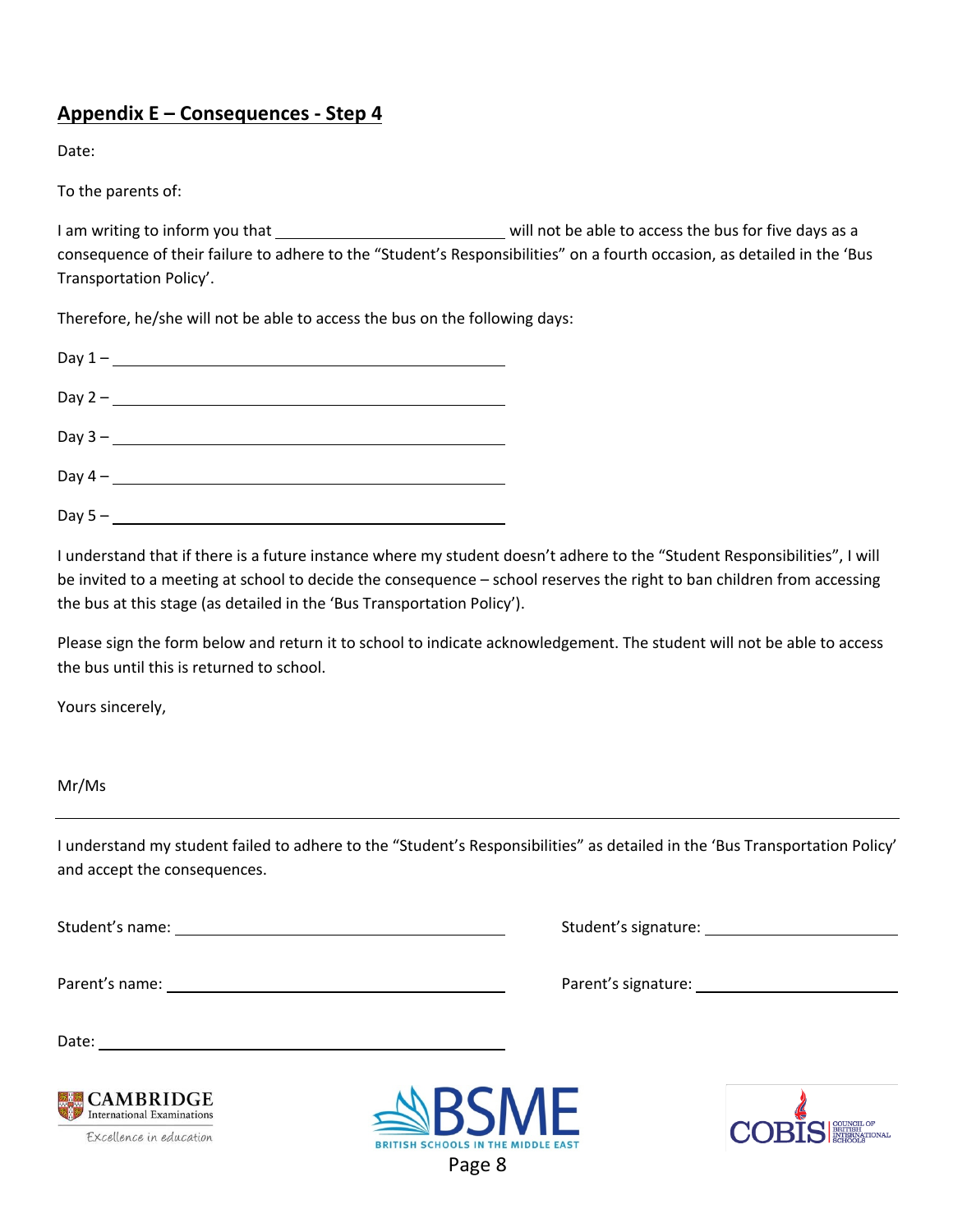#### **Appendix F – Consequences - Step 5**

Date:

To the parents of:

I am writing to inform you that \_\_\_\_\_\_\_\_\_\_\_\_\_\_\_\_\_\_\_\_\_\_\_\_\_\_\_\_\_has failed to adhere to the "Student's Responsibilities" on a fifth occasion, as detailed in the 'Bus Transportation Policy'.

Therefore, he/she will not be able to access the bus until we have the opportunity to discuss these incidents and explore solutions. Please organise a meeting by ringing school or speaking to a member of staff directly. At this stage, school reserves the right to ban your child from the school bus for the health and safety of themselves and others.

Please sign the form below and return it to school to indicate acknowledgement. The student will not be able to access the bus until this is returned to school and we have completed the meeting.

Yours sincerely,

Mr/Ms

I understand my student failed to adhere to the "Student's Responsibilities" as detailed in the 'Bus Transportation Policy' and accept the consequences.

Student's name: Notified the Student's signature: Notified the Student's signature: Notified the Student's signature:

Parent's name: **Parent's name:** Parent's signature:

| Parent's signature: |  |
|---------------------|--|
|                     |  |

Date: